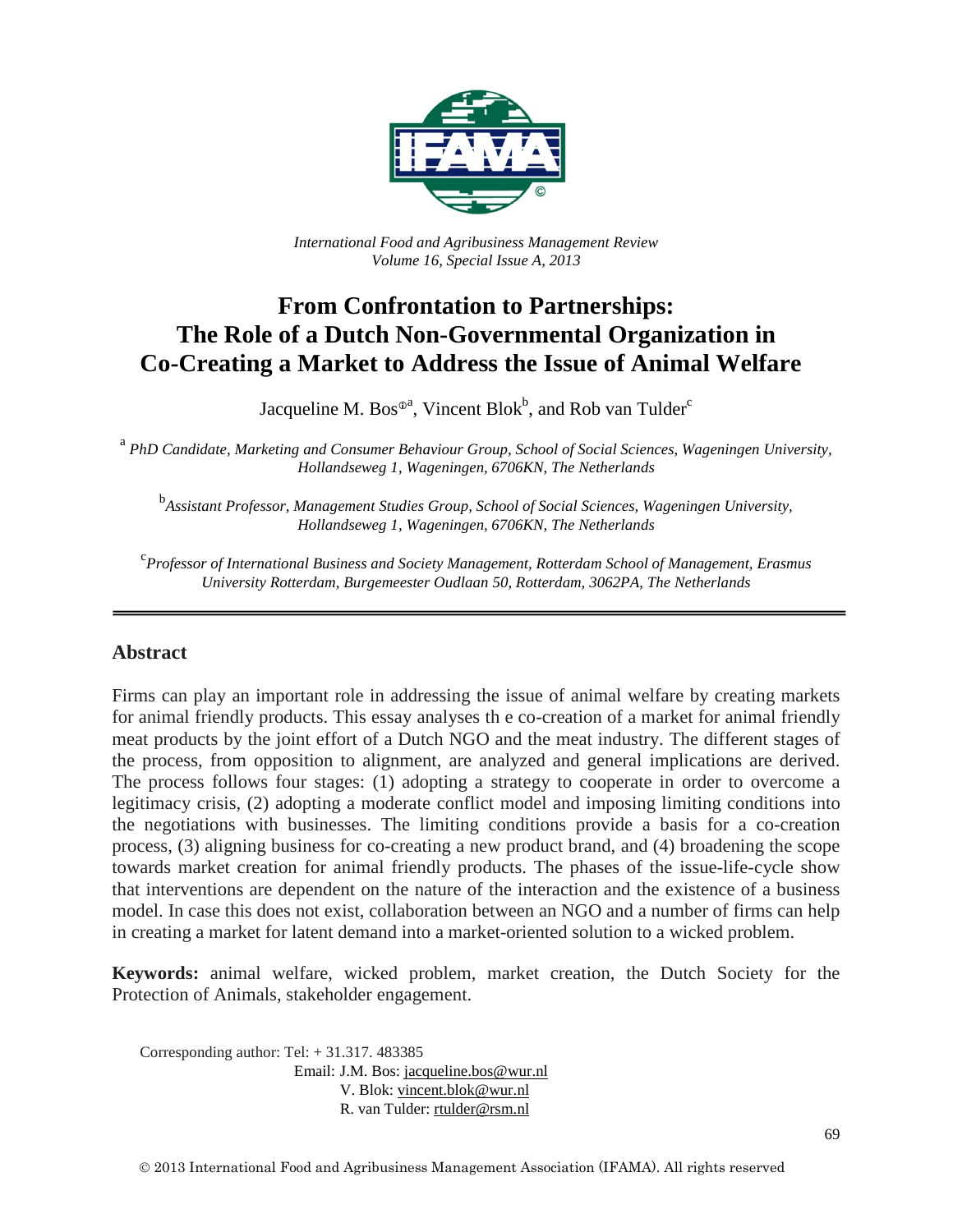### **Introduction**

Animal welfare increasingly receives attention from policy makers, civil society and market parties. Firms are playing an especially important role in addressing the issue of animal welfare by creating markets for animal friendly products. Traditionally, market creation has been approached in two different ways: firms can either fulfill a latent need by developing a new technology (Narver et al. 2004; Chandy and Tellis 1998; Sood and Tellis 2005) or firms can strategically put effort in gaining acceptance for their products or industry from society (Humphreys 2010). Animal welfare, like other sustainability issues such as climate change, can be characterized as an intractable problem (Lazarus 2008; Levin et al. 2012), with multiple frames depending on the stakeholder (Rittel and Webber 1973; Conklin 2006). Therefore, an either/or approach to market creation seems unsuitable (Camillus 2008). It calls for an alternative approach in which the two dimensions – technology development and societal acceptance – have to be combined at the same time through multi-stakeholder engagement (Dentoni et al. 2012).

This paper explores such an alternative approach of multi-stakeholder engagement introduced by an influential NGO in the Netherlands, the Dutch Society for the Protection of Animals (DSPA). The DSPA's strategy has been to engage policy makers, researchers and firms in the meat supply chain in order to co-create a new product brand. Rather than continued confrontation, they decided to participate in a process of engagement and co-creation, which ended up in a shared approach to the wicked problem. This paper aims at deriving lessons that pertain to managing a process of co-creation in multi-stakeholder networks (Peterson 2009; Roloff 2008; Bäckstrand 2006) from the perspective of an NGO. The structure of the paper follows the logic of an issue life cycle, that runs from a triggering event and stages of confrontation, followed (or not) by the adoption of new business models (Van Tulder and Van der Zwart 2006). Data were collected by desk research on research reports and public expressions (websites) of the actors involved. The researchers conducted an in-depth interview with a representative of the DSPA (senior policy maker livestock production).

# **Setting the Scene: A Series of Triggering Events (1997–2000)**

The outbreak of Swine Flu in 1997 triggered a legitimacy crisis in the Dutch livestock sector. The pig sector came under attack from society not only because the way animals were kept, but also because this was coupled with economic losses. Consequently, the Dutch government decided to intervene with rules and regulations. To avoid a comparable situation in the poultry sector, the minister of Agriculture urged the poultry sector to come up with their own solutions. Hence, a public debate was held on the reconstruction of the poultry sector. The debate specifically addressed the high mortality rate of broiler chicken and the permanent hunger of broiler chicken breed (Commission Alders1999).

A possible solution coming from the debate was to develop an 'intermediary' product that has more welfare quality than the current broilers but less than organic broilers (Horne 2000). Such an intermediary product was recognized as a market opportunity by two seemingly opposing stakeholders: a feed company and the DSPA. Their shared mission – although initially not made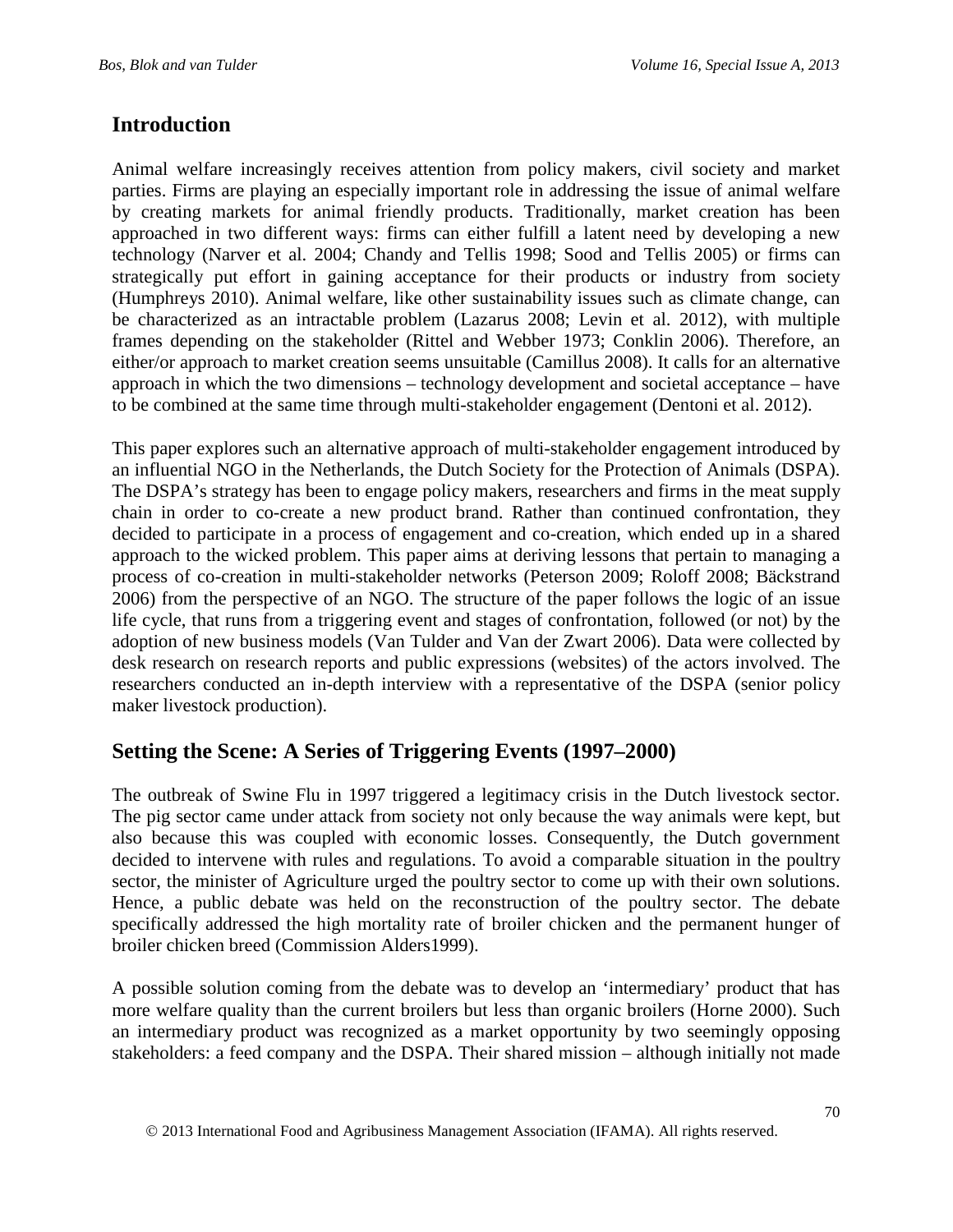explicit – became to overcome the legitimacy crisis in the livestock sector by developing a new product brand that included animal welfare attributes.

The DSPA is one of the oldest and most prestigious NGOs in the Dutch scene for animal protection, and opposes the senseless killing and harm inflicted on animals. The DSPA is a typical movement related to the upcoming civil society following the industrial revolution. It has the mission is to protect each individual animal by providing emergency assistance, inspection services and by influencing society (DSPA 2011b). Although the DSPA traditionally framed the meat industry as 'part of the problem', the crisis in the livestock sector created a momentum for the DSPA to incorporate production animals as a new policy domain. Therefore, the DSPA changed its identity from a 'protest' and 'watchdog' NGO into a 'partnership oriented' NGO (Van Tulder et al. 2004). Accordingly, the DSPA needed to convince its donors and members that developing an intermediary meat product could also be 'part of the solution'.

### **Co-Creating a Product Brand (2000–2007)**

The process of co-creation essentially consisted of two stages. The first stage involved scientific research (2000 –2003) in order to validate the criteria for a new product brand that positions itself on both animal welfare and price. The insights from the research served as an input for the second stage (2003–2007) that pertained to the DSPA and private companies (mainly supermarkets) negotiating a new product brand.

The outcome of the societal debate induced the DSPA, a feed company and two supermarket chains to participate in a three year research project carried out by animal scientist from Wageningen University. The research focused on the limiting conditions for broiler chicken welfare in novel husbandry systems, such as broiler breed, feed, the amount of (outdoor) space, and lifetime before slaughtering (Horne et al. 2000; Van Harn and Middelkoop 2001). Furthermore, test panels investigated the taste of the chicken meat. By the end of the project, the participating stakeholders acknowledged the animal welfare and cost price conditions coming from the research (Horne 2002; 2003). A cost accounting model provided the basis for discussions and further alignment of stakeholders in the meat supply chain.

To spark the interest of supermarkets, the DSPA and the feed company teamed up to organize several workshops on the different brand scenarios. Furthermore, they went on a company tour to actually involve the interested supermarket chains. In the subsequent round table discussions, supermarkets mainly focused on product price (their bottom line was 20 per cent above the mainstream product price) and the visibility of animal welfare attributes on the packaging (e.g. an outdoor space for broiler chicken could easily be communicated to consumers). The discussions between the DSPA, the feed company and the supermarkets created a new type of interaction (Hospes et al. 2012; Roloff 2008) because, as the representative of the DSPA stated: 'when a private company deals with a supermarket, then this is purely driven by profit, whereas the presence and expertise of an animal interest group created an new undertone focusing on the animal welfare issue at hand'.

In 2006, four supermarket chains confirmed to adopt the (niche) product brand in their assortments by signing a memorandum of understanding. In 2007, the product brand was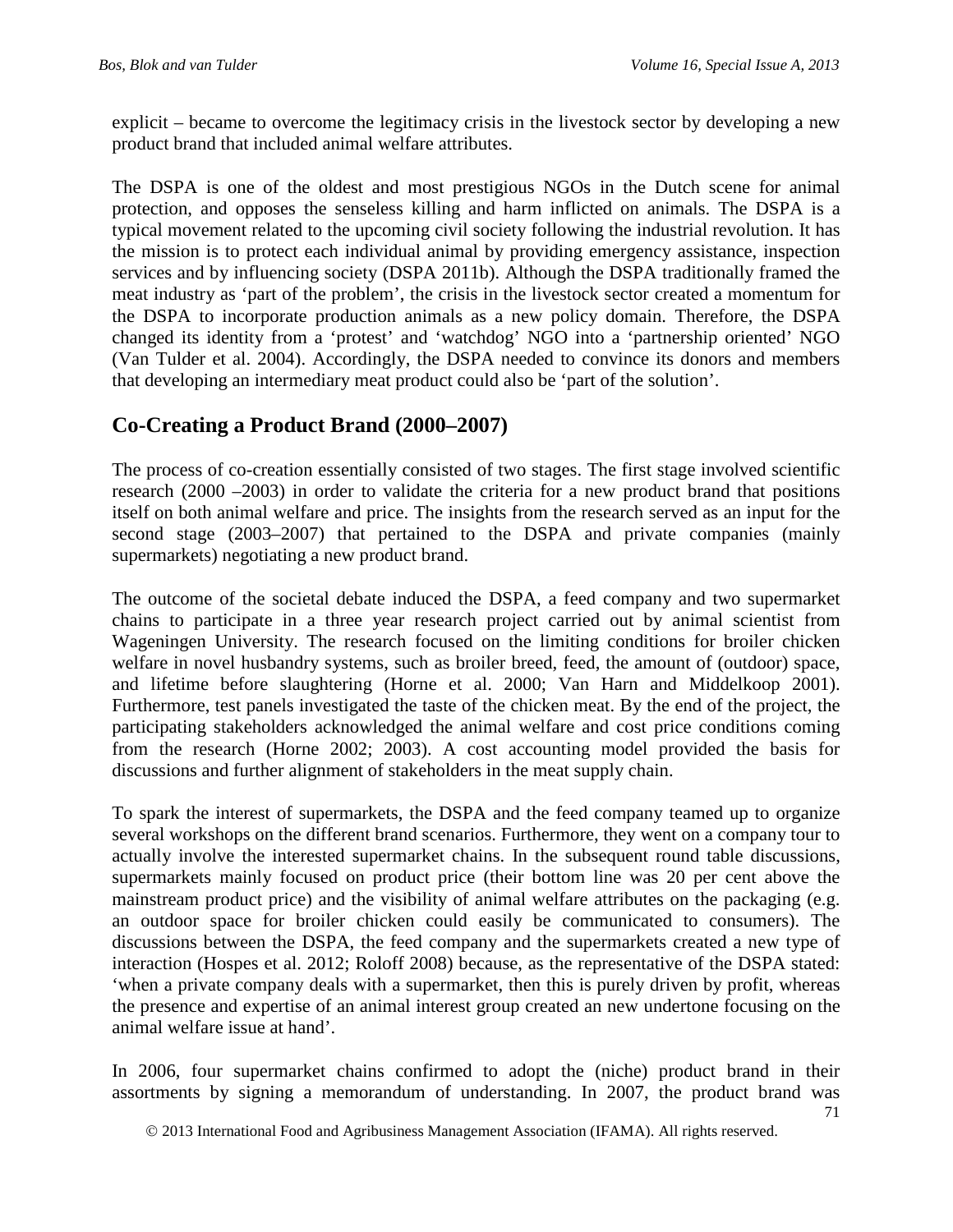introduced. The DSPA clearly communicated its involvement by placing one of its logos on the packages. Moreover, the DSPA positively communicated in the media about the brand initiative and considered supermarkets as partners in improving the life of as many animals as possible. In order to engage private companies into the co-creation of a market for animal friendly meat products, the moderate conflict model proved useful. In this model, the DSPA took the approach of constructive criticism towards private companies. These companies were (still) not convinced to incorporate the animal welfare issue in their business model. The approach implied, however, a prolonged process in which the DSPA could only take small steps. As the literature on stakeholder engagement would predict (Van Tulder et al. 2004), an important role in this interaction was also played by more radical (Animal Liberation Front- type of) NGO's. The newly introduced product brand offered an acceptable 'solution', not in the least, because a more radical NGO challenged it as not being (sufficiently) animal friendly. This helped the DSPA to enforce corporate commitment to incremental improvement of animal welfare.

# **Broadening the Scope (2007–2012)**

The successful introduction of the new product brand convinced the DSPA to pursue new opportunities with private companies from a wider range of livestock production sectors. Between 2007 and 2009, the DSPA developed criteria for the welfare of pigs, calves, cows and laying hens. These criteria were translated into a hallmark for products and launched as the *Better Life Hallmark* (DSPA 2011a). Businesses in the meat and egg supply chain may use the Better Life Hallmark to strengthen the image of a new or existing product brand. The Better Life Hallmark identifies the level of animal welfare in animal production systems at an early stage of the supply chain. Between 2009 and 2011, the demand for products with the Better Life Hallmark significantly increased, because the largest national supermarket chain decided to replace their mainstream pork assortment with a pork brand that meets at least the minimum conditions of the DSPA (DSPA 2013).

The growth of the Better Life Hallmark urged the DSPA to professionalize its activities by establishing a foundation and an accompanying business model. As of 2012, farmers applying for the hallmark are asked to pay for the certification services. The foundation independently takes care of the audit and control procedure of the hallmark in an accountable manner. Therefore, the DSPA is still able to perform its role as an animal interest group through communication and education.

# **Discussion**

The description of the role(s) played by the DSPA in addressing the wicked problem of animal welfare can be summarized in four lessons learned. First, the DSPA, as a traditional watchdog NGO, adopted a strategy to cooperate in order to overcome a legitimacy crisis. The DSPA acknowledged the interests of their business partners and decided to use a moderate conflict model. Second, the DSPA introduced limiting conditions into the negotiations with businesses. These conditions allowed balancing the different interests of business and animal welfare objectively, thus providing a basis for a co-creation process. Third, the DSPA took the lead in aligning businesses for co-creating a new product brand. This implied, however, a prolonged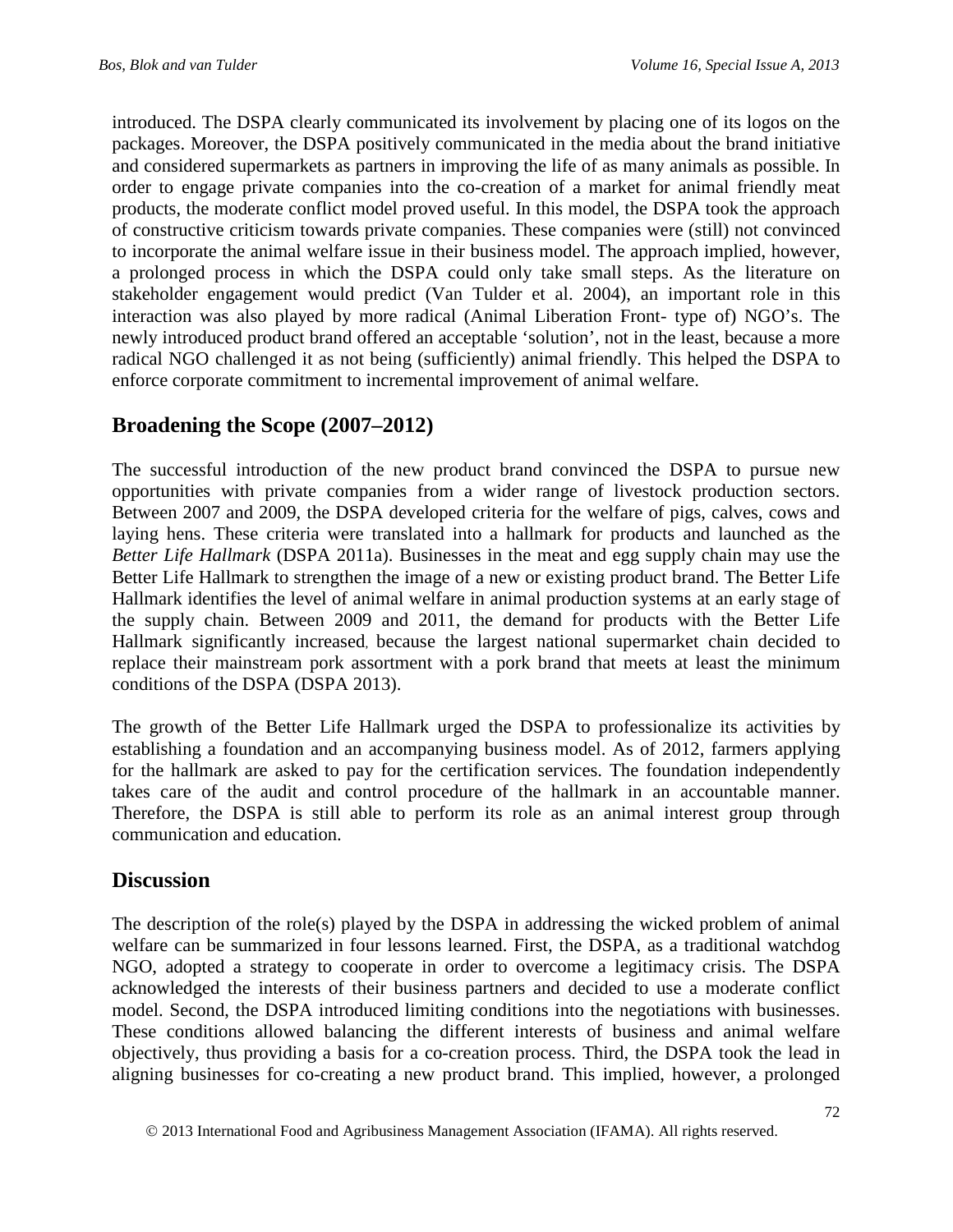process in which the DSPA could only take small steps. Fourth, the successful introduction of a new product brand created an incentive for the DSPA to replicate and extend their approach in co-creating a market to address the issue of animal welfare.

The current study has focused on the role of one NGO in relation to one sustainability issue in one supply chain. The phases of the issue-life-cycle show that interventions are dependent on the nature of the interaction and the existence of a business model. In case this does not exist, collaboration between an NGO and a number of firms can help in creating a market for latent demand into a market-oriented solution to a wicked problem. It is important to note, however, that in the dynamics of wicked problems, the newly introduced product only offers a 'solution' because a more radical NGO challenges it as being not (sufficiently) animal friendly. Further research may broaden the scope on the issue by encompassing the perceptions, attitudes and evaluations of more stakeholders.

### **References**

- Bäckstrand, K. 2006. Multi-stakeholder partnerships for sustainable development: rethinking legitimacy, accountability and effectiveness. *European Environment* 16 (5):290-306. doi: 10.1002/eet.425.
- Camillius, J.C. 2008. Strategy as a wicked problem. *Harvard Business Review* 86 (5).
- Chandy, R. K. and G. J. Tellis. 1998. Organizing for Radical Product Innovation: The Overlooked Role of Willingness to Cannibalize. *Journal of Marketing Research* 35 (4):474-487.
- CommissonAlders. 1999. Eindrapport Stuurgroep Herorientatie Pluimveehouderij (Final report Steering Committee Reconstruction Poultry Farming).
- Conklin, J. 2005. Wicked problems and social complexity. In *Dialogue Mapping: Building Shared Understanding of Wicked Problems.* CogNexus Institute. Available online [http://www.cs.uml.edu/radical-design/uploads/Main/WickedProblems.pdf.](http://www.cs.uml.edu/radical-design/uploads/Main/WickedProblems.pdf)
- Dentoni, D., O. Hospes, and B. Ross. 2012. Managing the Wicked Problems in Agribusiness: The Role of Multi-Stakeholder Engagements in Value Creation. *International Food and Agribusiness Management Review* 15 (B):1-12.
- DSPA. 2013. *Beter Leven Kenmerk (Better Life Hallmark)*. Available from <http://beterleven.dierenbescherming.nl/blk> [accessed February 14, 2013].

——— 2011a. *Jaarrapport Beter Leven kenmerk 2007 - 2010 (Annual Report Better Life Hallmark 2007- 2010)*. Available online http://www.jandobbe.nl/fileupload/Ieder jaar een beter leven voor steeds meer dieren [.pdf](http://www.jandobbe.nl/fileupload/Ieder_jaar_een_beter_leven_voor_steeds_meer_dieren.pdf) [accessed February 14, 2013].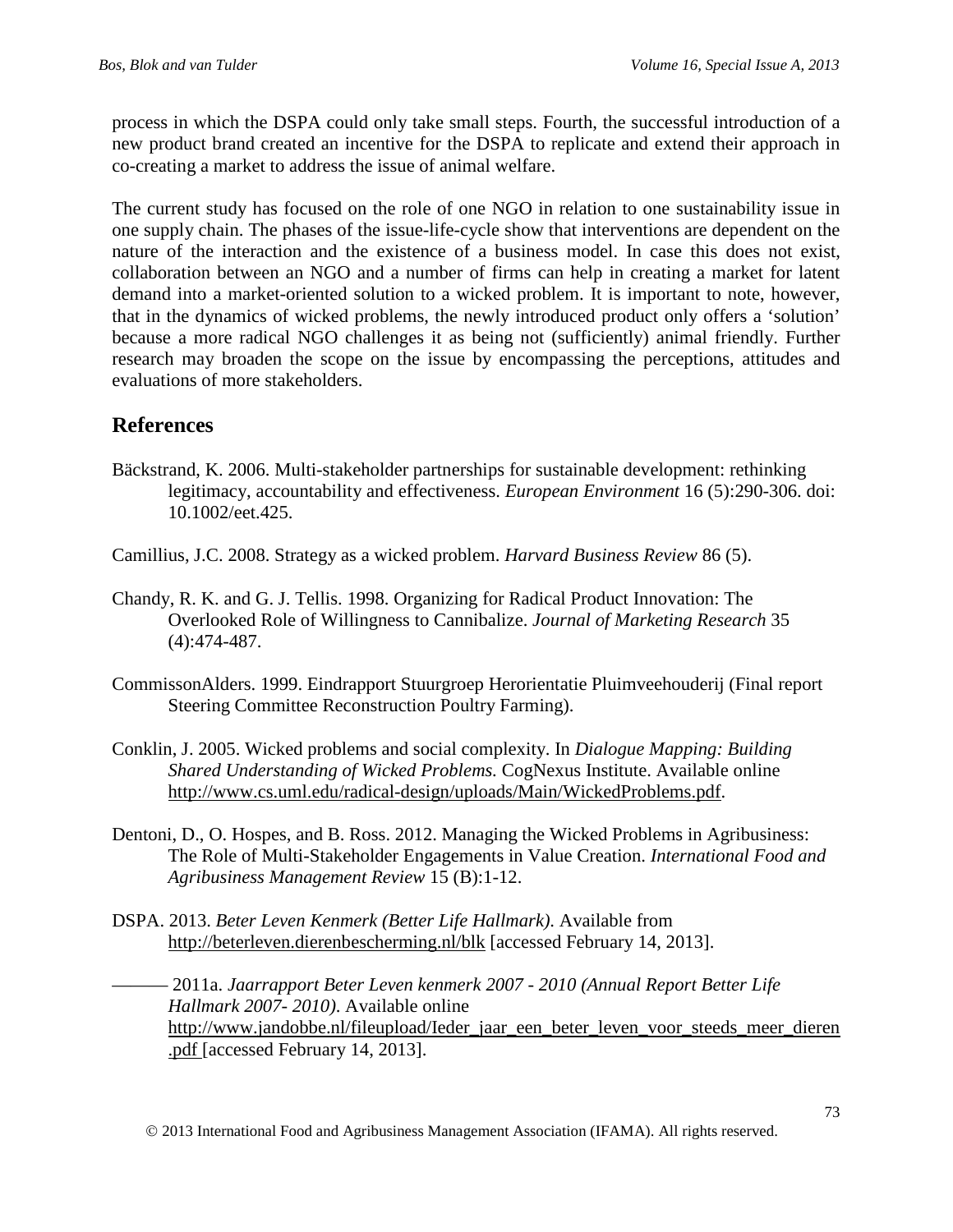- ———2011b. *Meerjarenplan 2012-2015 (Long-range plan 2012 - 2015)*. Available from <http://www.dierenbescherming.nl/fileupload/Samenvatting%20SMJP.pdf> [accessed February 14, 2013].
- Horne, P.L.M., J.H. van Middelkoop, J. van Harn, and G.M.L. Tacken. 2000. Perspectieven voor langzaam groeiende vleeskuikens. Een orienterende studie naar de marktkansen voor een langzaam groeiend vleeskuiken (Perspectives for slow growing broiler chicken. A pilot study on market opportunities for slow growing broiler chicken). The Hague: LEI.
- Horne, P.L.M., K. van Middelkoop, and G.M.L. Tacken. 2002. Bouwstenen voor een marketingconcept van een welzijnsvriendelijk gehouden vleeskuiken (Building blocks for a marketing concept on animal friendly broiler chicken husbandry). The Hague: LEI.
- Horne, P.L.M., J. van Harn, J.H. van Middelkoop, and G.M.L. Tacken. 2003. Perspectieven voor een alternatieve kuikenvleesketen. Markt kansen voor een langzaam groeiend vleeskuiken (Perspectives for an alternative chicken meat supply chain). The Hague: LEI - Animal Sciences Group Wageningen.
- Hospes, O., O. van de Valk, and van der Mheen-Sluiter. 2012. Parallel Development of Five Partnerships to Promote Sustainable Soy in Brazil: Solution or Part of the Wicked Problem. *International Food and Agribusiness Management Review* 15(B):39-42.
- Humphreys, A. 2010. Megamarketing: The Creation of Markets as a Social Process. *Journal of Marketing* 74 (2):1-19.
- Lazarus, R.J. 2008. Super wicked problems and climate change: Restraining the present to liberate the future. *Cornell Law Review* 94 (1153).
- Levin, K., B. Cashore, S. Bernstein, and G. Auld. 2012. Overcoming the tragedy of super wicked problems: constraining our future selves to ameliorate global climate change. *Policy Science* 45 (2):123-152.
- Narver, J. C., S. F. Slater, and D. L. MacLachlan. 2004. Responsive and Proactive Market Orientation and New-Product Success. *Journal of Product Innovation Management* 21 (5):334-347.
- Peterson, H.C. 2009. Transformational supply chains and the 'wicked problem' of sustainability: aligning knowledge, innovation, entrepreneurship, and leadership." *Journal on Chain and Network Science* 9 (2):71-82.
- Rittel, H.W.J., and M.M. Webber. 1973. Dilemmas in a general theory of planning. *Policy Sciences* 4(2):155-169.
- Roloff, J. 2008. Learning from Multi-Stakeholder Networks: Issue-Focussed Stakeholder Management. no. 82 (1):233-250.